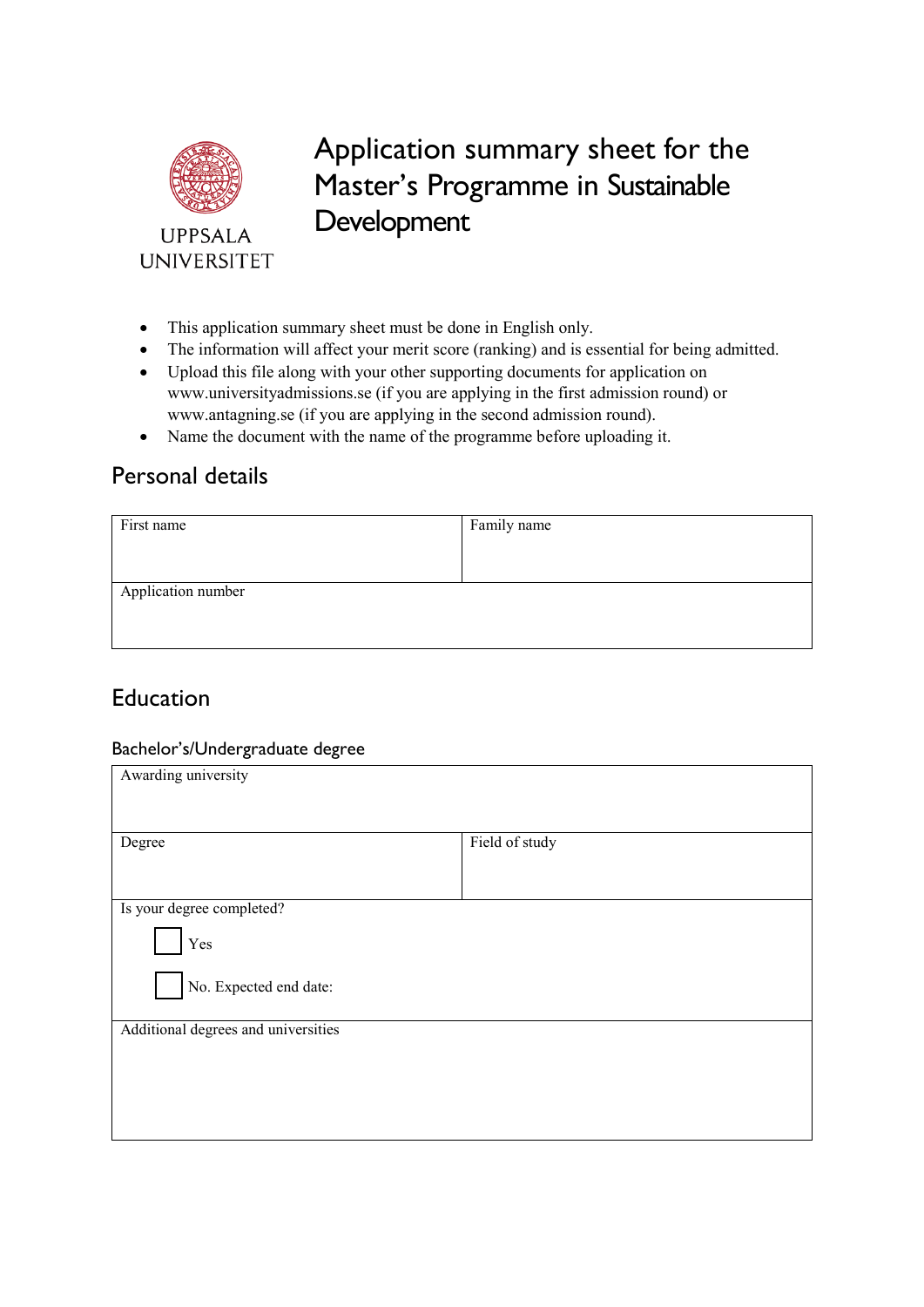# Statement of Purpose (max 600 words)

Please describe briefly:

- your main field of interest and why you want to study in the Master's Programme in Sustainable Development in Uppsala (what are the key subjects you want to study, and why);
- how your previous studies and experiences have prepared you for studying in this Master's Programme.